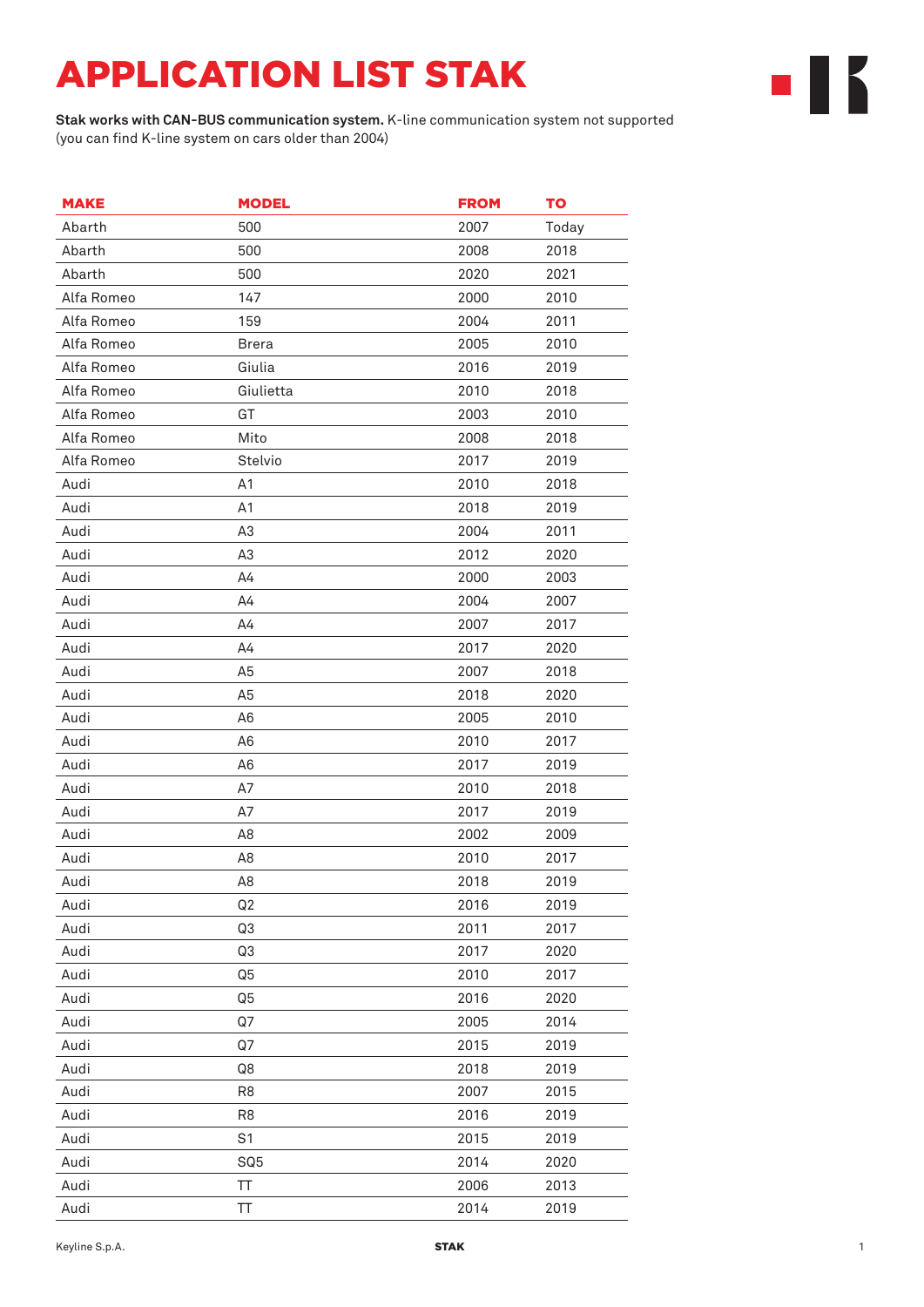| <b>MAKE</b>  | <b>MODEL</b>        | <b>FROM</b> | TO   |
|--------------|---------------------|-------------|------|
| <b>BMW</b>   | 1 (E81/E82/E87/E88) | 2004        | 2013 |
| <b>BMW</b>   | 3 (E90/E91/E92/E93) | 2004        | 2013 |
| <b>BMW</b>   | 5 (E60/E61)         | 2003        | 2010 |
| <b>BMW</b>   | 6 (E63/E64)         | 2002        | 2010 |
| <b>BMW</b>   | 7 (E65/E66/E67/E68) | 2001        | 2008 |
| <b>BMW</b>   | X1 (E84)            | 2009        | 2010 |
| <b>BMW</b>   | X3 (E83)            | 2003        | 2010 |
| <b>BMW</b>   | X5 (E70)            | 2006        | 2013 |
| <b>BMW</b>   | X6 (E71/E72)        | 2008        | 2014 |
| <b>BMW</b>   | Z4 (E85)            | 2002        | 2008 |
| <b>BMW</b>   | Z4 (E86)            | 2008        | 2008 |
| <b>BMW</b>   | Z4 (E89)            | 2009        | 2016 |
| <b>Buick</b> | Encore              | 2013        | 2018 |
| <b>Buick</b> | GL8 II              | 2011        | 2017 |
| <b>Buick</b> | Lacrosse            | 2010        | 2016 |
| <b>Buick</b> | Lucerne             | 2006        | 2011 |
| <b>Buick</b> | Regal               | 2011        | 2017 |
| <b>Buick</b> | Verano              | 2012        | 2017 |
| Cadillac     | <b>ATS</b>          | 2013        | 2018 |
| Cadillac     | <b>DTS</b>          | 2006        | 2011 |
| Cadillac     | Escalade            | 2007        | 2014 |
| Cadillac     | Escalade            | 2015        | 2018 |
| Cadillac     | <b>SRX</b>          | 2007        | 2009 |
| Cadillac     | <b>SRX</b>          | 2010        | 2016 |
| Cadillac     | XT <sub>5</sub>     | 2017        | 2019 |
| Cadillac     | <b>XTS</b>          | 2013        | 2018 |
| Chevrolet    | Avalanche           | 2007        | 2013 |
| Chevrolet    | Camaro              | 2016        | 2017 |
| Chevrolet    | Camptiva            | 2006        | 2011 |
| Chevrolet    | Colorado            | 2012        | 2019 |
| Chevrolet    | Corvette            | 2014        | 2017 |
| Chevrolet    | Cruze               | 2008        | 2016 |
| Chevrolet    | Equinox             | 2007        | 2009 |
| Chevrolet    | Equinox             | 2010        | 2017 |
| Chevrolet    | <b>Express</b>      | 2006        | 2011 |
| Chevrolet    | Impala              | 2006        | 2013 |
| Chevrolet    | Impala              | 2014        | 2018 |
| Chevrolet    | Malibu              | 2012        | 2016 |
| Chevrolet    | Orlando             | 2011        | 2018 |
| Chevrolet    | Silverado           | 2007        | 2014 |
| Chevrolet    | Silverado           | 2014        | 2018 |
| Chevrolet    | Sonic               | 2012        | 2018 |
| Chevrolet    | Spark               | 2016        | 2018 |
| Chevrolet    | Suburban            | 2007        | 2014 |
| Chevrolet    | Suburban            | 2015        | 2018 |
| Chevrolet    | Tahoe               | 2007        | 2014 |
| Chevrolet    | Tahoe               | 2015        | 2018 |
| Chevrolet    | <b>Tracker</b>      | 2013        | 2016 |
| Chevrolet    | <b>Trax</b>         | 2013        | 2016 |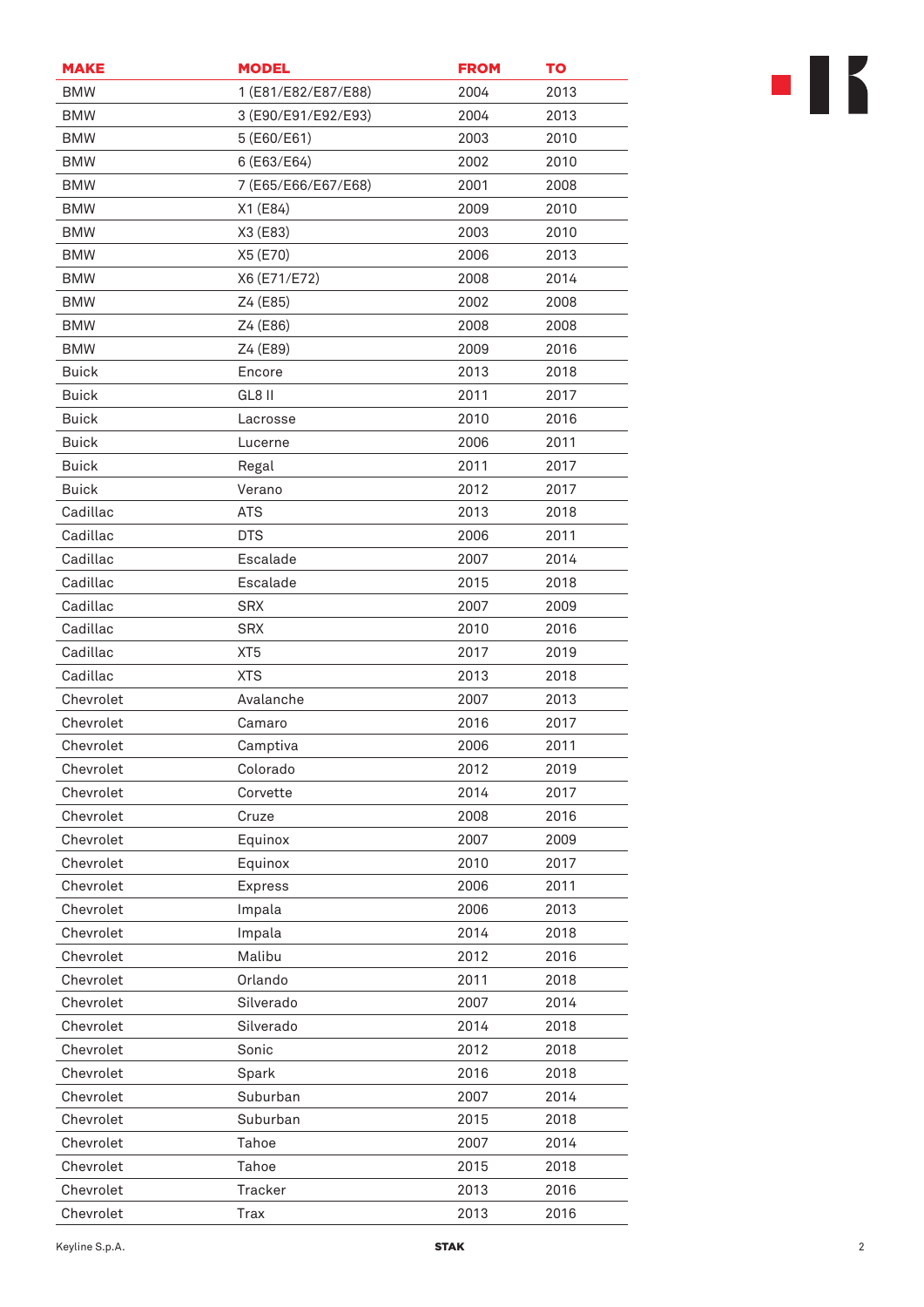| <b>MAKE</b> | <b>MODEL</b>        | <b>FROM</b> | TO   |
|-------------|---------------------|-------------|------|
| Chevrolet   | Volt                | 2011        | 2015 |
| Chrysler    | 200                 | 2011        | 2014 |
| Chrysler    | 200                 | 2015        | 2017 |
| Chrysler    | 300                 | 2011        | 2017 |
| Chrysler    | Aspen               | 2007        | 2009 |
| Chrysler    | Pacifica            | 2017        | 2019 |
| Chrysler    | PT Cruiser          | 2006        | 2010 |
| Chrysler    | Sebring             | 2007        | 2010 |
| Chrysler    | Town & Country      | 2008        | 2016 |
| Citroen     | Jumper              | 2002        | 2010 |
| Citroen     | Jumper              | 2011        | 2018 |
| Citroen     | Nemo                | 2008        | 2017 |
| Citroen     | Relay               | 2002        | 2010 |
| Citroen     | Relay               | 2011        | 2018 |
| Citroen     | ALL OTHER           | 2001        | 2020 |
| Dacia       | ALL                 | 2001        | 2020 |
| Dodge       | Avenger             | 2007        | 2014 |
| Dodge       | Caliber             | 2007        | 2012 |
| Dodge       | Caravan             | 2008        | 2017 |
| Dodge       | Challenger          | 2008        | 2014 |
| Dodge       | Challenger          | 2015        | 2017 |
| Dodge       | Charger             | 2008        | 2010 |
| Dodge       | Charger             | 2011        | 2017 |
| Dodge       | Dart                | 2013        | 2016 |
| Dodge       | Durango             | 2004        | 2009 |
| Dodge       | Durango             | 2011        | 2017 |
| Dodge       | Journey             | 2008        | 2010 |
| Dodge       | Journey             | 2011        | 2017 |
| Dodge       | Nitro               | 2007        | 2012 |
| Dodge       | Viper               | 2014        | 2017 |
| <b>FIAT</b> | 500                 | 2007        | 2019 |
| <b>FIAT</b> | 500                 | 2020        | 2021 |
| <b>FIAT</b> | 500L                | 2013        | 2018 |
| <b>FIAT</b> | 500X                | 2015        | 2018 |
| <b>FIAT</b> | <b>Bravo</b>        | 2007        | 2014 |
| <b>FIAT</b> | Croma               | 2005        | 2010 |
| <b>FIAT</b> | Freemont            | 2011        | 2017 |
| <b>FIAT</b> | <b>Grande Punto</b> | 2006        | 2009 |
| <b>FIAT</b> | Idea                | 2003        | 2012 |
| <b>FIAT</b> | Linea               | 2007        | 2015 |
| <b>FIAT</b> | Palio               | 2000        | 2010 |
| <b>FIAT</b> | Panda               | 2003        | 2012 |
| <b>FIAT</b> | Panda               | 2011        | 2019 |
| <b>FIAT</b> | Panda               | 2020        | 2021 |
| <b>FIAT</b> | Punto               | 2000        | 2010 |
| <b>FIAT</b> | Punto               | 2012        | 2018 |
| <b>FIAT</b> | Punto Evo           | 2009        | 2012 |
| <b>FIAT</b> | Qubo                | 2007        | 2018 |
| <b>FIAT</b> | Stilo               | 2001        | 2007 |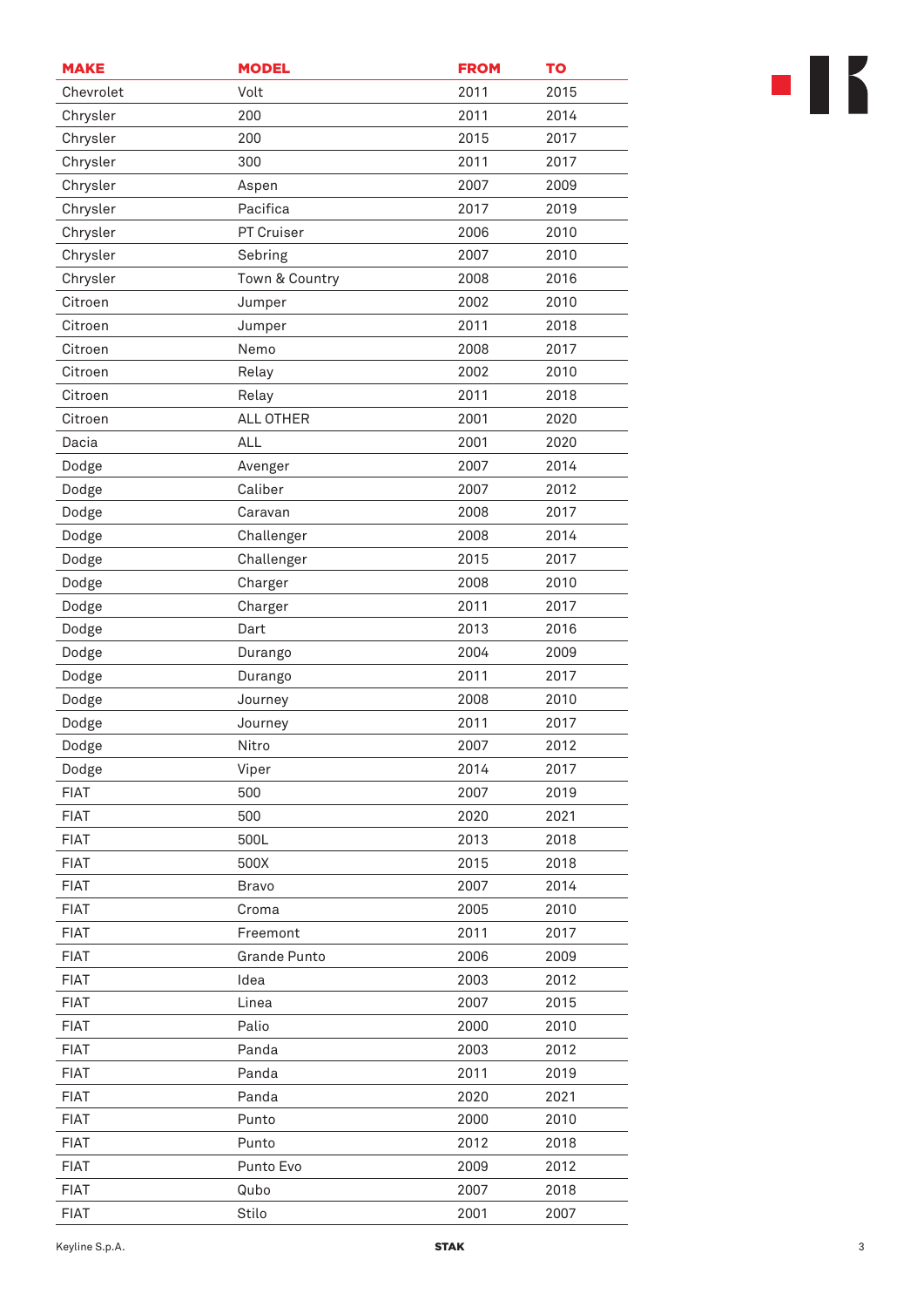| <b>MAKE</b>              | <b>MODEL</b>                 | <b>FROM</b> | TO           |
|--------------------------|------------------------------|-------------|--------------|
| <b>FIAT</b>              | Tipo                         | 2015        | 2018         |
| <b>FIAT</b>              | Ulysse                       | 2002        | 2010         |
| <b>FIAT PROFESSIONAL</b> | Doblo                        | 2000        | 2009         |
| <b>FIAT PROFESSIONAL</b> | Doblo                        | 2010        | 2018         |
| <b>FIAT PROFESSIONAL</b> | Ducato                       | 2002        | 2010         |
| FIAT PROFESSIONAL        | Ducato                       | 2011        | 2018         |
| <b>FIAT PROFESSIONAL</b> | Fiorino                      | 2007        | 2018         |
| Ford                     | B-Max                        | 2012        | 2016         |
| Ford                     | C-Max                        | 2004        | 2007         |
| Ford                     | C-Max                        | 2008        | 2010         |
| Ford                     | C-Max                        | 2011        | 2016         |
| Ford                     | C-Max                        | 2018        | 2019         |
| Ford                     | Connect                      | 2011        | 2014         |
| Ford                     | Connect                      | 2015        | 2018         |
| Ford                     | Connect                      | 2019        | 2020         |
| Ford                     | Courier                      | 2012        | 2016         |
| Ford                     | Crown Victoria               | 2009        | 2011         |
| Ford                     | Eco Sport                    | 2018        | 2020         |
| Ford                     | Edge                         | 2007        | 2010         |
| Ford                     | Edge                         | 2011        | 2015         |
| Ford                     | Edge                         | 2016        | 2018         |
| Ford                     | Edge                         | 2019        | 2020         |
| Ford                     | Escape                       | 2007        | 2009         |
| Ford                     | Escape                       | 2010        | 2011         |
| Ford                     |                              | 2012        |              |
| Ford                     | Escape                       | 2017        | 2016<br>2018 |
|                          | Escape                       |             |              |
| Ford                     | Escape                       | 2019        | 2020         |
| Ford                     | E-series                     | 2006        | 2009         |
| Ford                     | E-series                     | 2010        | 2012         |
| Ford                     | Everest                      | 2015        | 2020         |
| Ford                     | Expedition                   | 2007        | 2011         |
| Ford                     | Expedition                   | 2012        | 2015         |
| Ford                     | Expedition                   | 2016        | 2017         |
| Ford                     | Expedition                   | 2018        | 2020         |
| Ford                     | Expedition                   | 2020        | Today        |
| Ford                     | Explorer                     | 2006        | 2010         |
| Ford                     | Explorer                     | 2011        | 2014         |
| Ford                     | Explorer                     | 2015        | 2019         |
| Ford                     | Explorer                     | 2020        | Today        |
| Ford                     | $F-150$                      | 2009        | 2010         |
| Ford                     | $F-150$                      | 2011        | 2012         |
| Ford                     | $F-150$                      | 2013        | 2014         |
| Ford                     | $F-150$                      | 2015        | 2017         |
| Ford                     | $F-150$                      | 2018        | 2020         |
| Ford                     | F-250/350/450/550 super duty | 2005        | 2007         |
| Ford                     | F-250/350/450/550 super duty | 2008        | 2010         |
| Ford                     | F-250/350/450/550 super duty | 2011        | 2016         |
| Ford                     | F-250/350/450/550 super duty | 2017        | 2020         |
| Ford                     | $F-650$                      | 2018        | 2020         |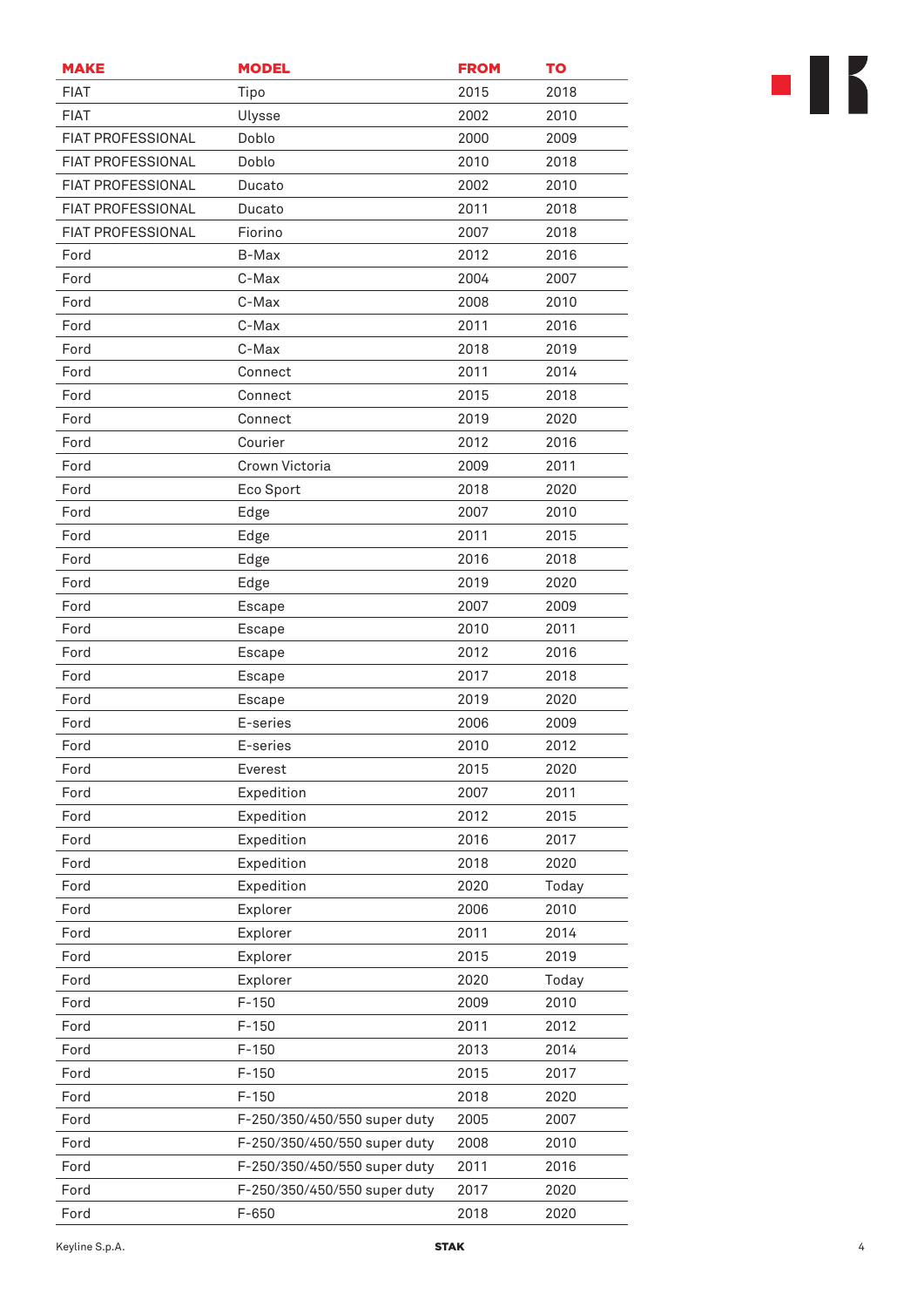| <b>MAKE</b> | <b>MODEL</b> | <b>FROM</b> | <b>TO</b> |
|-------------|--------------|-------------|-----------|
| Ford        | $F-750$      | 2018        | 2020      |
| Ford        | Fiesta       | 2003        | 2007      |
| Ford        | Fiesta       | 2008        | 2012      |
| Ford        | Fiesta       | 2013        | 2016      |
| Ford        | Fiesta       | 2017        | 2020      |
| Ford        | Flex         | 2009        | 2012      |
| Ford        | Flex         | 2013        | 2015      |
| Ford        | Flex         | 2016        | 2020      |
| Ford        | Focus        | 2004        | 2007      |
| Ford        | Focus        | 2008        | 2010      |
| Ford        | Focus        | 2011        | 2014      |
| Ford        | Focus        | 2015        | 2018      |
| Ford        | Focus        | 2018        | 2020      |
| Ford        | Fusion       | 2006        | 2009      |
| Ford        | Fusion       | 2010        | 2012      |
| Ford        | Fusion       | 2013        | 2016      |
| Ford        | Fusion       | 2017        | 2020      |
| Ford        | Ka           | 2008        | 2014      |
| Ford        | Ka           | 2015        | 2020      |
| Ford        | Kuga         | 2008        | 2010      |
| Ford        | Kuga         | 2011        | 2014      |
| Ford        | Kuga         | 2015        | 2018      |
| Ford        | Kuga         | 2020        | Today     |
| Ford        | Mariner      | 2004        | 2009      |
| Ford        | Mariner      | 2009        | 2011      |
| Ford        | Milan        | 2005        | 2010      |
| Ford        | Mondeo       | 2006        | 2010      |
| Ford        | Mondeo       | 2011        | 2014      |
| Ford        | Mondeo       | 2014        | 2017      |
| Ford        | Mondeo       | 2018        | 2020      |
| Ford        | Mustang      | 2010        | 2014      |
| Ford        | Mustang      | 2015        | 2017      |
| Ford        | Mustang      | 2018        | 2020      |
| Ford        | Puma         | 2019        | 2021      |
| Ford        | Ranger       | 2007        | 2009      |
| Ford        | Ranger       | 2011        | 2014      |
| Ford        | Ranger       | 2015        | 2018      |
| Ford        | Ranger       | 2019        | 2020      |
| Ford        | S-Max        | 2006        | 2010      |
| Ford        | S-Max        | 2011        | 2014      |
| Ford        | S-Max        | 2014        | 2017      |
| Ford        | Galaxy       | 2006        | 2010      |
| Ford        | Galaxy       | 2011        | 2014      |
| Ford        | Galaxy       | 2014        | 2017      |
| Ford        | Taurus       | 2008        | 2009      |
| Ford        | Taurus       | 2010        | 2012      |
| Ford        | Taurus       | 2013        | 2016      |
| Ford        | Taurus       | 2016        | 2020      |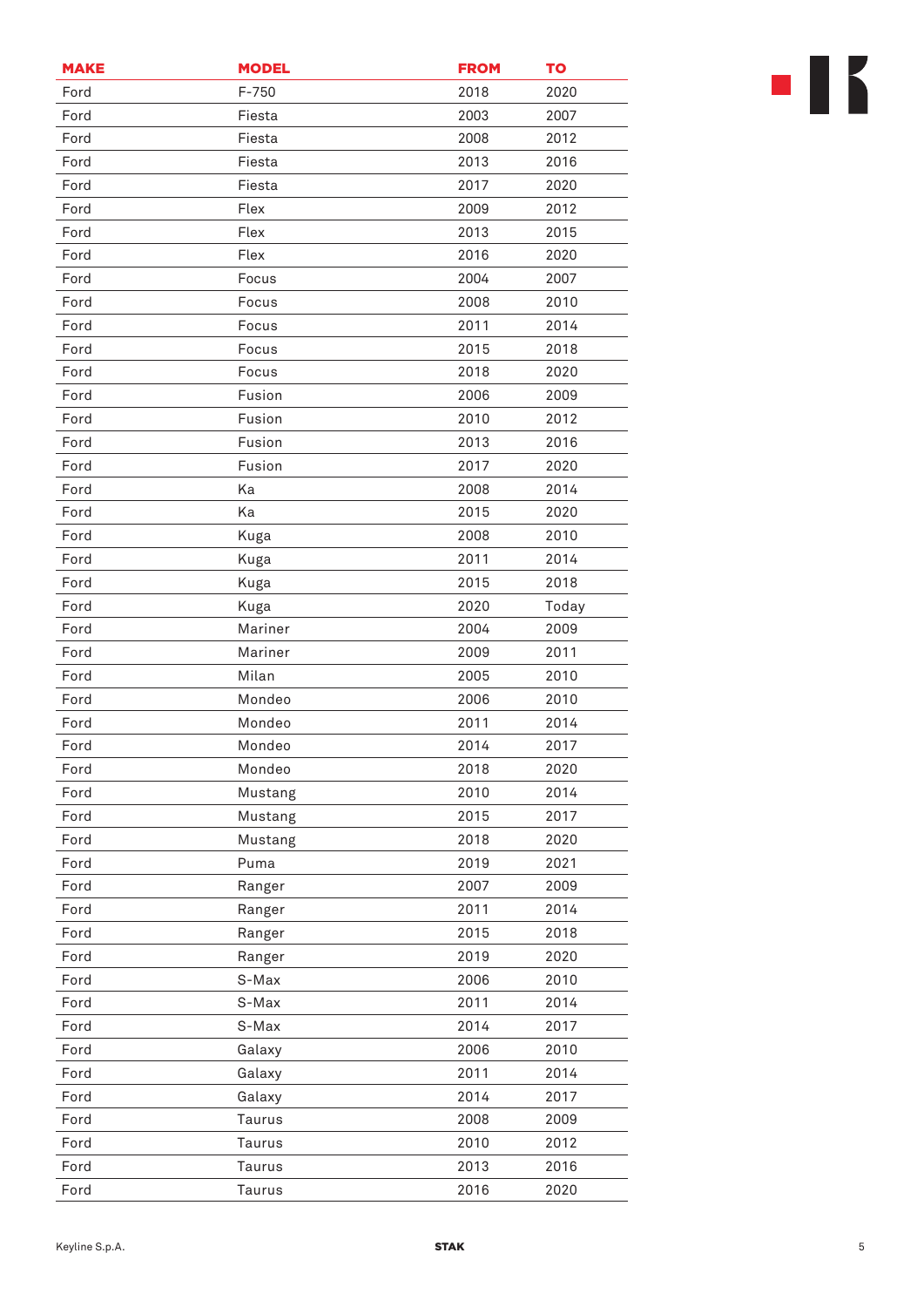| <b>MAKE</b> | <b>MODEL</b>           | <b>FROM</b> | TO    |
|-------------|------------------------|-------------|-------|
| Ford        | Transit                | 2006        | 2009  |
| Ford        | Transit                | 2010        | 2012  |
| Ford        | Transit                | 2013        | 2016  |
| Ford        | Transit                | 2017        | 2020  |
| Ford        | <b>Transit Connect</b> | 2013        | 2018  |
| Ford        | <b>Transit Connect</b> | 2019        | 2020  |
| GMC         | Acadia                 | 2007        | 2016  |
| <b>GMC</b>  | Canyon                 | 2012        | 2018  |
| GMC         | Savana                 | 2006        | 2011  |
| GMC         | Sierra                 | 2007        | 2014  |
| GMC         | Sierra                 | 2014        | 2018  |
| GMC         | Terrain                | 2010        | 2017  |
| GMC         | Yukon                  | 2007        | 2014  |
| GMC         | Yukon                  | 2015        | 2018  |
| Honda       | <b>IMMOBILIZER</b>     | 2001        | 2020  |
| Honda       | <b>SMART SYSTEM</b>    | 2001        | 2020  |
| Hyunday     | Europe                 | 2001        | 2021  |
| Hyunday     | Korea                  | 2001        | 2021  |
| Hyunday     | <b>USA</b>             | 2001        | 2021  |
| Infinity    | All MODELS             | 2001        | 2020  |
| Iveco       | Daily                  | 2006        | 2011  |
| Iveco       | Daily                  | 2011        | 2014  |
| Jeep        | Cherokee               | 2014        | 2018  |
| Jeep        | Commander              | 2006        | 2010  |
| Jeep        | Compass                | 2007        | 2017  |
| Jeep        | Compass                | 2017        | 2019  |
| Jeep        | <b>Grand Cherokee</b>  | 2005        | 2017  |
| Jeep        | Liberty                | 2008        | 2015  |
| Jeep        | Renegade               | 2015        | 2018  |
| Jeep        | Wrangler               | 2007        | 2017  |
| Kia         | Europe                 | 2001        | 2021  |
| Kia         | Korea                  | 2001        | 2021  |
| Kia         | <b>USA</b>             | 2001        | 2021  |
| Lancia      | Delta                  | 2008        | 2014  |
| Lancia      | Flavia                 | 2012        | 2014  |
| Lancia      | Musa                   | 2004        | 2012  |
| Lancia      | <b>Thesis</b>          | 2001        | 2009  |
| Lancia      | Ypsilon                | 2003        | 2011  |
| Lancia      | Ypsilon                | 2011        | 2018  |
| Lincoln     | Aviator                | 2020        | Today |
| Lincoln     | Continental            | 2017        | 2020  |
| Lincoln     | Corsair                | 2020        | Today |
| Lincoln     | MKC                    | 2015        | 2020  |
| Lincoln     | <b>MKS</b>             | 2009        | 2009  |
| Lincoln     | <b>MKS</b>             | 2010        | 2012  |
| Lincoln     | <b>MKS</b>             | 2013        | 2020  |
| Lincoln     | <b>MKT</b>             | 2010        | 2012  |
| Lincoln     | <b>MKT</b>             | 2013        | 2016  |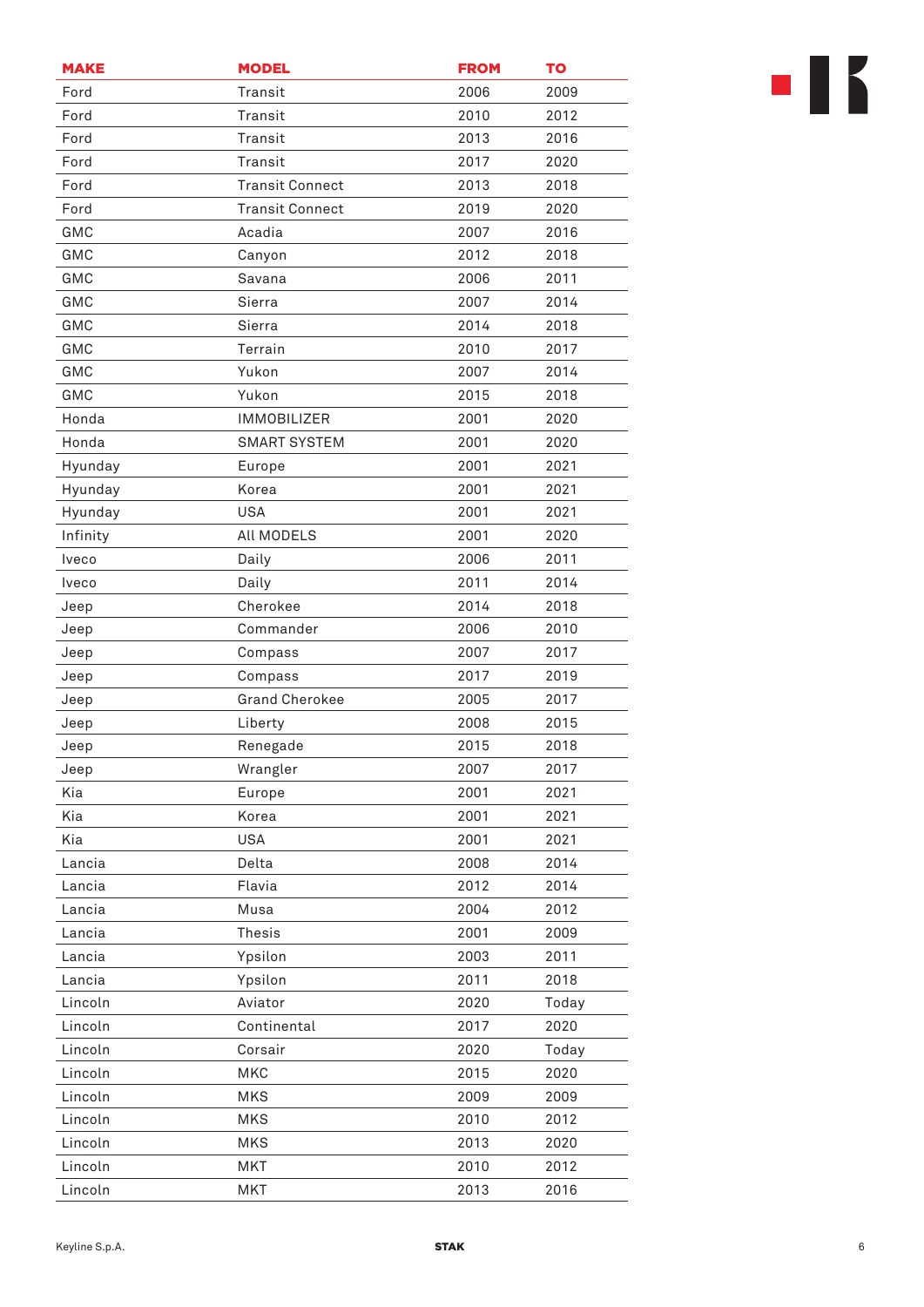| <b>MAKE</b> | <b>MODEL</b>   | <b>FROM</b> | <b>TO</b> |
|-------------|----------------|-------------|-----------|
| Lincoln     | <b>MKT</b>     | 2017        | 2020      |
| Lincoln     | <b>MKX</b>     | 2007        | 2010      |
| Lincoln     | <b>MKX</b>     | 2011        | 2015      |
| Lincoln     | <b>MKX</b>     | 2016        | 2018      |
| Lincoln     | <b>MKX</b>     | 2019        | 2020      |
| Lincoln     | MKZ            | 2007        | 2009      |
| Lincoln     | MKZ            | 2010        | 2012      |
| Lincoln     | <b>MKZ</b>     | 2013        | 2016      |
| Lincoln     | MKZ            | 2017        | 2020      |
| Lincoln     | Nautilus       | 2019        | 2020      |
| Lincoln     | Navigator      | 2005        | 2009      |
| Lincoln     | Navigator      | 2010        | 2011      |
| Lincoln     | Navigator      | 2012        | 2014      |
| Lincoln     | Navigator      | 2015        | 2019      |
| Lincoln     | Navigator      | 2020        | Today     |
| Mazda       | 2              | 2003        | 2007      |
| Mazda       | $\overline{2}$ | 2008        | 2013      |
| Mazda       | $\overline{2}$ | 2014        | 2019      |
| Mazda       | 3              | 2003        | 2007      |
| Mazda       | 3              | 2008        | 2012      |
| Mazda       | 3              | 2013        | 2016      |
| Mazda       | 3              | 2017        | 2019      |
| Mazda       | 5              | 2005        | 2009      |
| Mazda       | 5              | 2007        | 2009      |
| Mazda       | 6              | 2002        | 2007      |
| Mazda       | 6              | 2007        | 2009      |
| Mazda       | 6              | 2013        | 2016      |
| Mazda       | 6              | 2017        | 2019      |
| Mazda       | $CX-3$         | 2015        | 2019      |
| Mazda       | $CX-5$         | 2012        | 2016      |
| Mazda       | $CX-5$         | 2017        | 2019      |
| Mazda       | $CX-7$         | 2007        | 2009      |
| Mazda       | $CX-7$         | 2010        | 2013      |
| Mazda       | $CX-9$         | 2018        | 2019      |
| Mazda       | $MX-5$         | 2018        | 2019      |
| Mitshubishi | 380            | 2005        | 2008      |
| Mitshubishi | Attrage        | 2014        | 2019      |
| Mitshubishi | Challenger     | 2009        | 2016      |
| Mitshubishi | Colt           | 2005        | 2016      |
| Mitshubishi | Delica         | 2007        | 2017      |
| Mitshubishi | Eclipse        | 2006        | 2012      |
| Mitshubishi | EK             | 2014        | 2018      |
| Mitshubishi | Endevor        | 2006        | 2011      |
| Mitshubishi | Evo            | 2008        | 2015      |
| Mitshubishi | Fuzion         | 2006        | 2015      |
| Mitshubishi | Galant         | 2006        | 2015      |
| Mitshubishi | Grandis        | 2003        | 2011      |
| Mitshubishi | L              | 2006        | 2013      |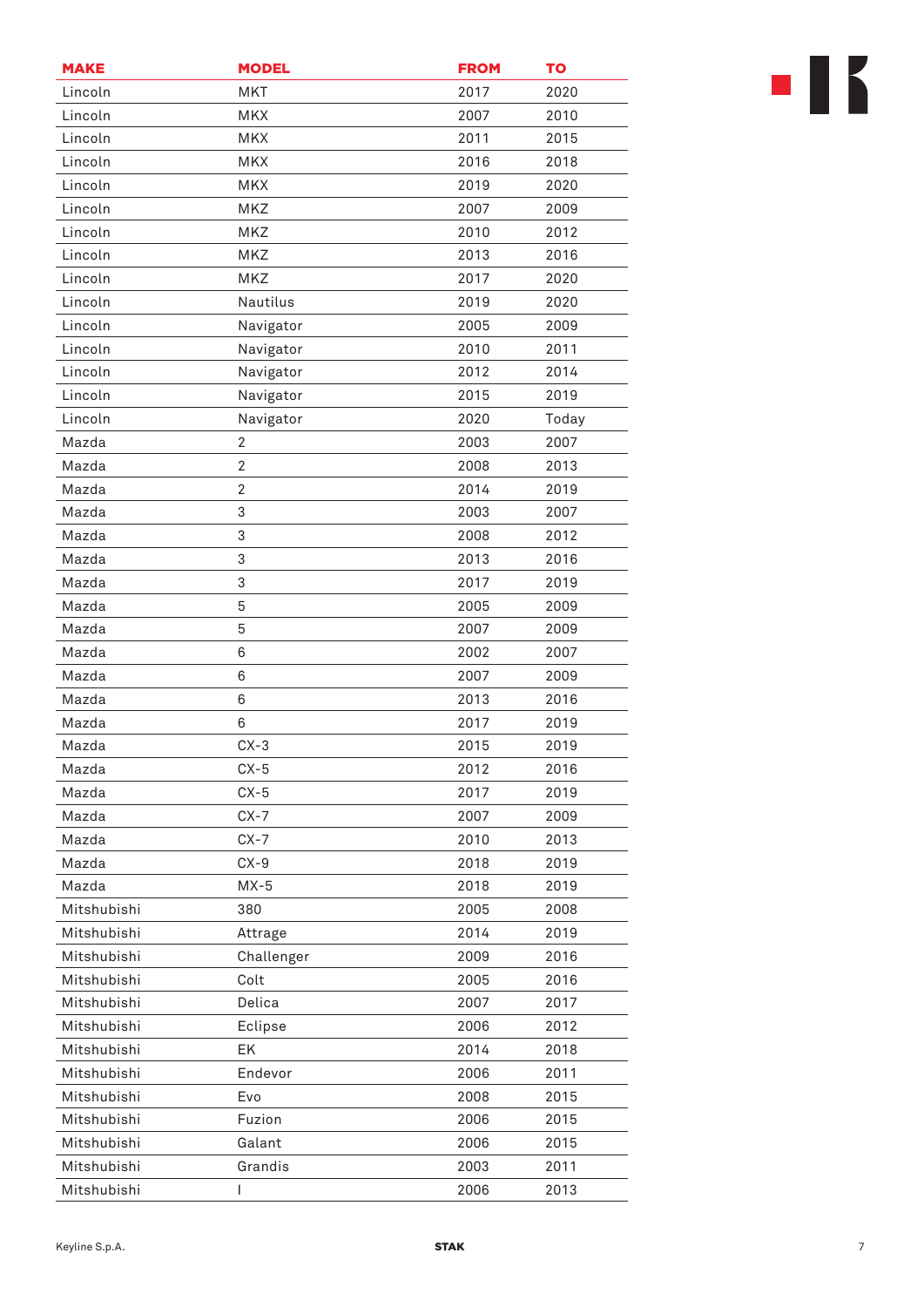| <b>MAKE</b>   | <b>MODEL</b>          | <b>FROM</b> | TO    |
|---------------|-----------------------|-------------|-------|
| Mitshubishi   | Lancer                | 2005        | 2017  |
| Mitshubishi   | Miev                  | 2009        | 2019  |
| Mitshubishi   | Minicab               | 2012        | 2017  |
| Mitshubishi   | Mirage                | 2012        | 2018  |
| Mitshubishi   | Mirage G4             | 2012        | 2018  |
| Mitshubishi   | Montero Sport         | 2009        | 2016  |
| Mitshubishi   | Montero Sport         | 2016        | 2018  |
| Mitshubishi   | Outlander             | 2006        | 2018  |
| Mitshubishi   | <b>Outlander Phev</b> | 2013        | 2018  |
| Mitshubishi   | Pajero                | 2009        | 2016  |
| Mitshubishi   | Pajero                | 2016        | 2018  |
| Mitshubishi   | <b>RVR</b>            | 2011        | 2018  |
| Mitshubishi   | Space                 | 2013        | 2019  |
| Mitshubishi   | Strada                | 2015        | 2018  |
| Mitshubishi   | Triton                | 2005        | 2015  |
| Mitshubishi   | Triton                | 2016        | 2018  |
| Mitshubishi   | Xpander               | 2018        | 2019  |
| Mitshubishi   | Zinger                | 2006        | 2015  |
| Nissan        | All MODELS            | 2001        | 2020  |
| Opel/Vauxhall | Adam                  | 2013        | 2018  |
| Opel/Vauxhall | Agila A               | 2000        | 2007  |
| Opel/Vauxhall | Agila B               | 2007        | 2014  |
| Opel/Vauxhall | Antara                | 2006        | 2015  |
| Opel/Vauxhall | Astra F               | 1997        | 1998  |
| Opel/Vauxhall | Astra G               | 1998        | 2009  |
| Opel/Vauxhall | Astra H               | 2004        | 2009  |
| Opel/Vauxhall | Astra J               | 2009        | 2015  |
| Opel/Vauxhall | Astra K               | 2015        | 2018  |
| Opel/Vauxhall | Calibra               | 1997        | Today |
| Opel/Vauxhall | Combi D               | 2011        | 2018  |
| Opel/Vauxhall | Corsa B               | 1997        | 2000  |
| Opel/Vauxhall | Corsa C               | 2000        | 2006  |
| Opel/Vauxhall | Corsa D               | 2006        | 2014  |
| Opel/Vauxhall | Corsa E               | 2014        | 2018  |
| Opel/Vauxhall | Crossland             | 2017        | 2020  |
| Opel/Vauxhall | Grandland X           | 2017        | 2020  |
| Opel/Vauxhall | Insignia A            | 2008        | 2017  |
| Opel/Vauxhall | Insignia B            | 2017        | 2019  |
| Opel/Vauxhall | Karl/Viva             | 2015        | 2018  |
| Opel/Vauxhall | Meriva                | 2003        | 2010  |
| Opel/Vauxhall | Meriva B              | 2010        | 2017  |
| Opel/Vauxhall | Mokka                 | 2013        | 2018  |
| Opel/Vauxhall | Monterey              | 1997        | 1999  |
| Opel/Vauxhall | Movano                | 2001        | 2021  |
| Opel/Vauxhall | Omega B               | 1997        | 1999  |
| Opel/Vauxhall | Omega B               | 2000        | 2003  |
| Opel/Vauxhall | Sintra                | 1997        | 1999  |
| Opel/Vauxhall | Tigra                 | 1997        | 2000  |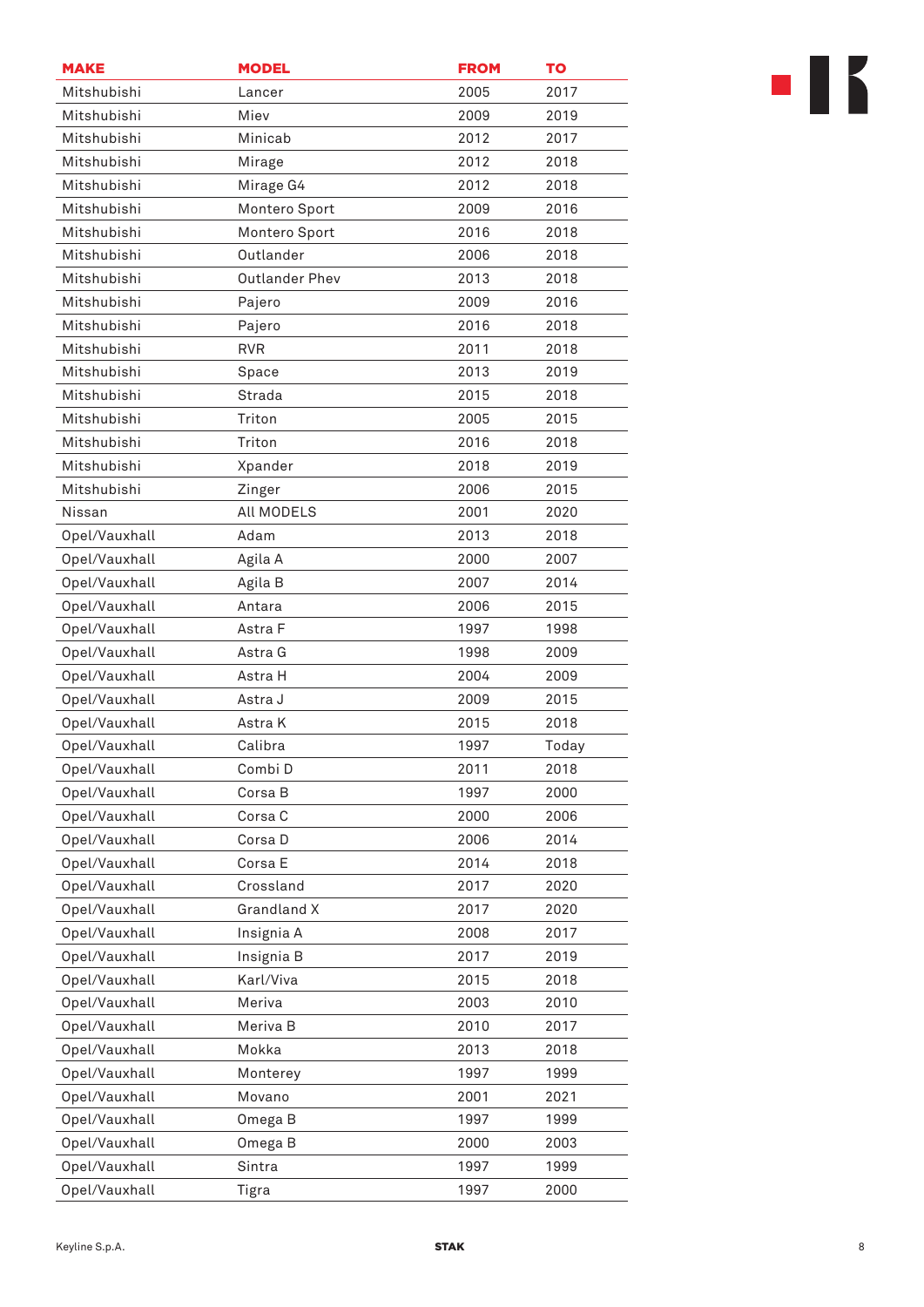| <b>MAKE</b>   | <b>MODEL</b>                 | <b>FROM</b> | TO   |
|---------------|------------------------------|-------------|------|
| Opel/Vauxhall | Tigra B                      | 2004        | 2009 |
| Opel/Vauxhall | Vectra B                     | 1997        | 1999 |
| Opel/Vauxhall | Vectra B                     | 2000        | 2002 |
| Opel/Vauxhall | Vectra C/Signum              | 2002        | 2008 |
| Opel/Vauxhall | Vivaro                       | 2001        | 2021 |
| Opel/Vauxhall | Zafira A                     | 1999        | 2005 |
| Opel/Vauxhall | Zafira B                     | 2005        | 2014 |
| Opel/Vauxhall | Zafira C                     | 2011        | 2018 |
| Peugeot       | <b>Bipper</b>                | 2008        | 2017 |
| Peugeot       | Boxer                        | 2002        | 2010 |
| Peugeot       | Boxer                        | 2011        | 2018 |
| Peugeot       | Manager                      | 2002        | 2010 |
| Peugeot       | Manager                      | 2011        | 2018 |
| Peugeot       | ALL OTHER                    | 2004        | 2020 |
| <b>RAM</b>    | Dakota                       | 2005        | 2012 |
| RAM           | Dodge RAM                    | 2006        | 2010 |
| RAM           | Ram (Mexico)                 | 2010        | 2018 |
| <b>RAM</b>    | <b>RAM 1500</b>              | 2009        | 2018 |
| RAM           | <b>RAM 2500</b>              | 2010        | 2018 |
| <b>RAM</b>    | RAM 3500 CAB chassis         | 2011        | 2018 |
| RAM           | RAM 3500 Pickup              | 2010        | 2018 |
| <b>RAM</b>    | RAM 4500/5500                | 2011        | 2018 |
| Renault       | Clio V / Captur II / New Zoe | 2020        | 2021 |
| Renault       | All other MODELS             | 2001        | 2021 |
| Seat          | Alhambra                     | 1996        | 2000 |
| Seat          | Alhambra                     | 2000        | 2010 |
| Seat          | Alhambra                     | 2010        | 2019 |
| Seat          | Altea                        | 2004        | 2009 |
| Seat          | Altea                        | 2009        | 2019 |
| Seat          | Arona                        | 2017        | 2019 |
| Seat          | Ateca                        | 2016        | 2019 |
| Seat          | Ibiza                        | 1993        | 2001 |
| Seat          | Ibiza                        | 2002        | 2008 |
| Seat          | Ibiza                        | 2008        | 2017 |
| Seat          | Leon                         | 2002        | 2005 |
| Seat          | Leon                         | 2005        | 2012 |
| Seat          | Leon                         | 2012        | 2019 |
| Seat          | MII                          | 2011        | 2019 |
| Seat          | Tarraco                      | 2014        | 2019 |
| Seat          | Toledo                       | 1999        | 2009 |
| Seat          | Toledo                       | 2012        | 2019 |
| Skoda         | Citigo                       | 2011        | 2017 |
| Skoda         | Citigo                       | 2017        | 2019 |
| Skoda         | Fabia                        | 2000        | 2007 |
| Skoda         | Fabia                        | 2007        | 2014 |
| Skoda         | Fabia                        | 2014        | 2019 |
| Skoda         | Kamiq                        | 2018        | 2019 |
| Skoda         | Karoq                        | 2017        | 2019 |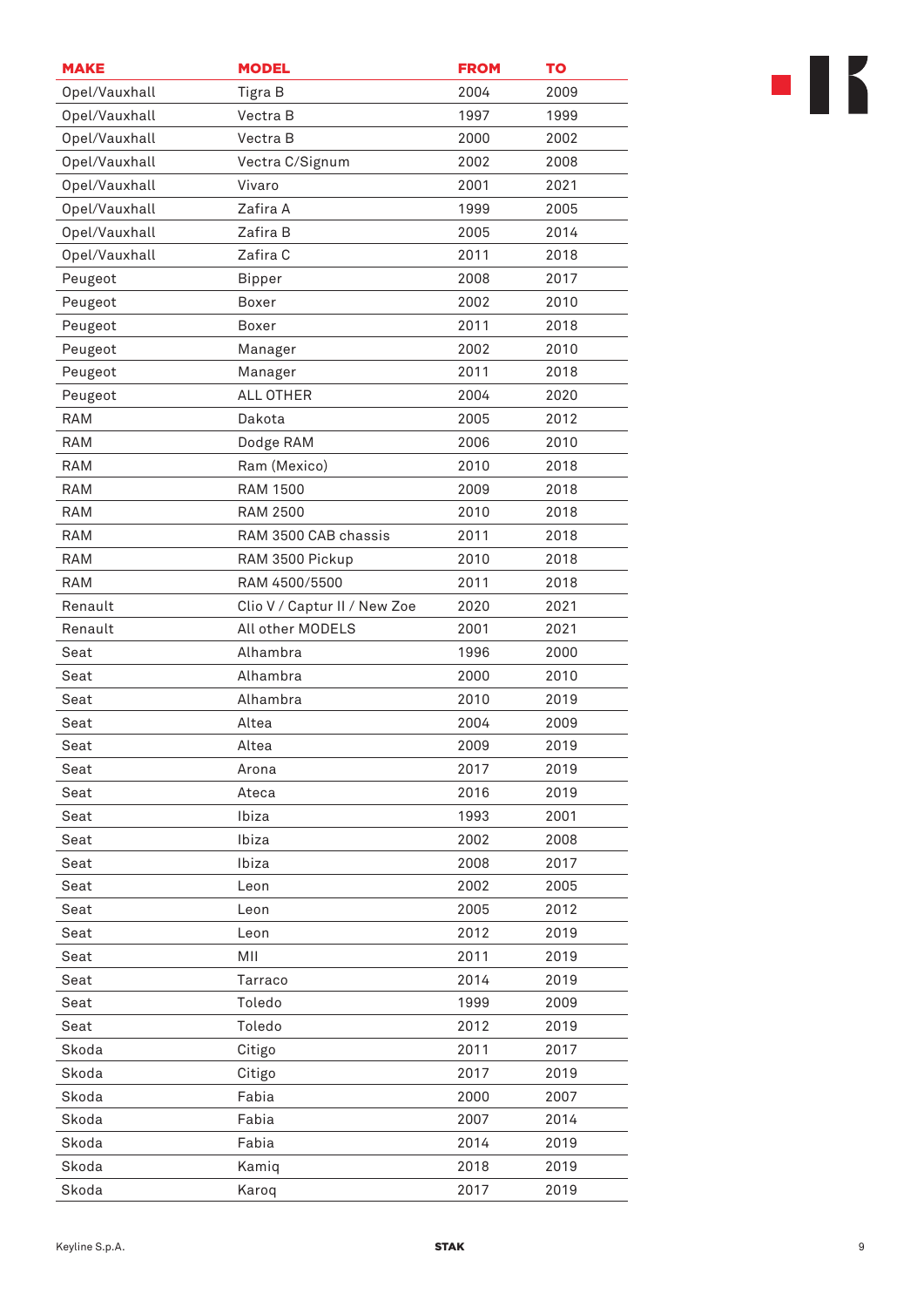| <b>MAKE</b> | <b>MODEL</b>            | <b>FROM</b> | <b>TO</b> |
|-------------|-------------------------|-------------|-----------|
| Skoda       | Kodiaq                  | 2016        | 2019      |
| Skoda       | Octavia I               | 1997        | 2004      |
| Skoda       | Octavia II              | 2004        | 2012      |
| Skoda       | Octavia III             | 2012        | 2019      |
| Skoda       | Rapid                   | 2011        | 2019      |
| Skoda       | Scala                   | 2018        | 2019      |
| Skoda       | Superb                  | 2002        | 2008      |
| Skoda       | Superb                  | 2008        | 2015      |
| Skoda       | Superb                  | 2015        | 2019      |
| Skoda       | Yeti                    | 2008        | 2017      |
| Smart       | Fortwo 450              | 1998        | 2007      |
| Smart       | Fortwo 451              | 2007        | 2014      |
| Smart       | Fortwo 453              | 2014        | 2021      |
| Smart       | Roadster 452            | 2003        | 2006      |
| Smart       | EQ                      | 2014        | Today     |
| Smart       | Forfour 454             | 2004        | 2006      |
| Subaru      | All MODELS Immobilizer  | 2001        | 2020      |
| Subaru      | All MODELS Smart System | 2001        | 2020      |
| Toyota      | All MODELS              | 2004        | 2018      |
| Volkswagen  | Amarok                  | 2009        | 2019      |
| Volkswagen  | Arteon                  | 2017        | 2019      |
| Volkswagen  | Atlas                   | 2017        | 2019      |
| Volkswagen  | <b>Beetle</b>           | 1998        | 2010      |
| Volkswagen  | <b>Beetle</b>           | 2010        | 2019      |
| Volkswagen  | Bora                    | 1998        | 2005      |
| Volkswagen  | Caddy                   | 2005        | 2019      |
| Volkswagen  | CC                      | 2012        | 2017      |
| Volkswagen  | Cross                   | 2013        | 2017      |
| Volkswagen  | Eos                     | 2006        | 2016      |
| Volkswagen  | Fox                     | 2005        | 2009      |
| Volkswagen  | Gol                     | 2008        | 2019      |
| Volkswagen  | Golf IV                 | 1997        | 2003      |
| Volkswagen  | Golf V                  | 2003        | 2008      |
| Volkswagen  | Golf VI                 | 2008        | 2012      |
| Volkswagen  | Golf VII                | 2012        | 2019      |
| Volkswagen  | Jetta                   | 2005        | 2018      |
| Volkswagen  | Lavida                  | 2008        | 2019      |
| Volkswagen  | Lupo                    | 1998        | 2005      |
| Volkswagen  | Multivan                | 2003        | 2015      |
| Volkswagen  | Passat B6/CC            | 2005        | 2014      |
| Volkswagen  | Passat B7               | 2014        | 2019      |
| Volkswagen  | Phaeton                 | 2002        | 2009      |
| Volkswagen  | Phaeton                 | 2010        | 2016      |
| Volkswagen  | Polo                    | 1999        | 2009      |
| Volkswagen  | Polo                    | 2009        | 2019      |
| Volkswagen  | Routan                  | 2008        | 2013      |
| Volkswagen  | Scirocco                | 2009        | 2019      |
| Volkswagen  | Sharan                  | 2000        | 2010      |